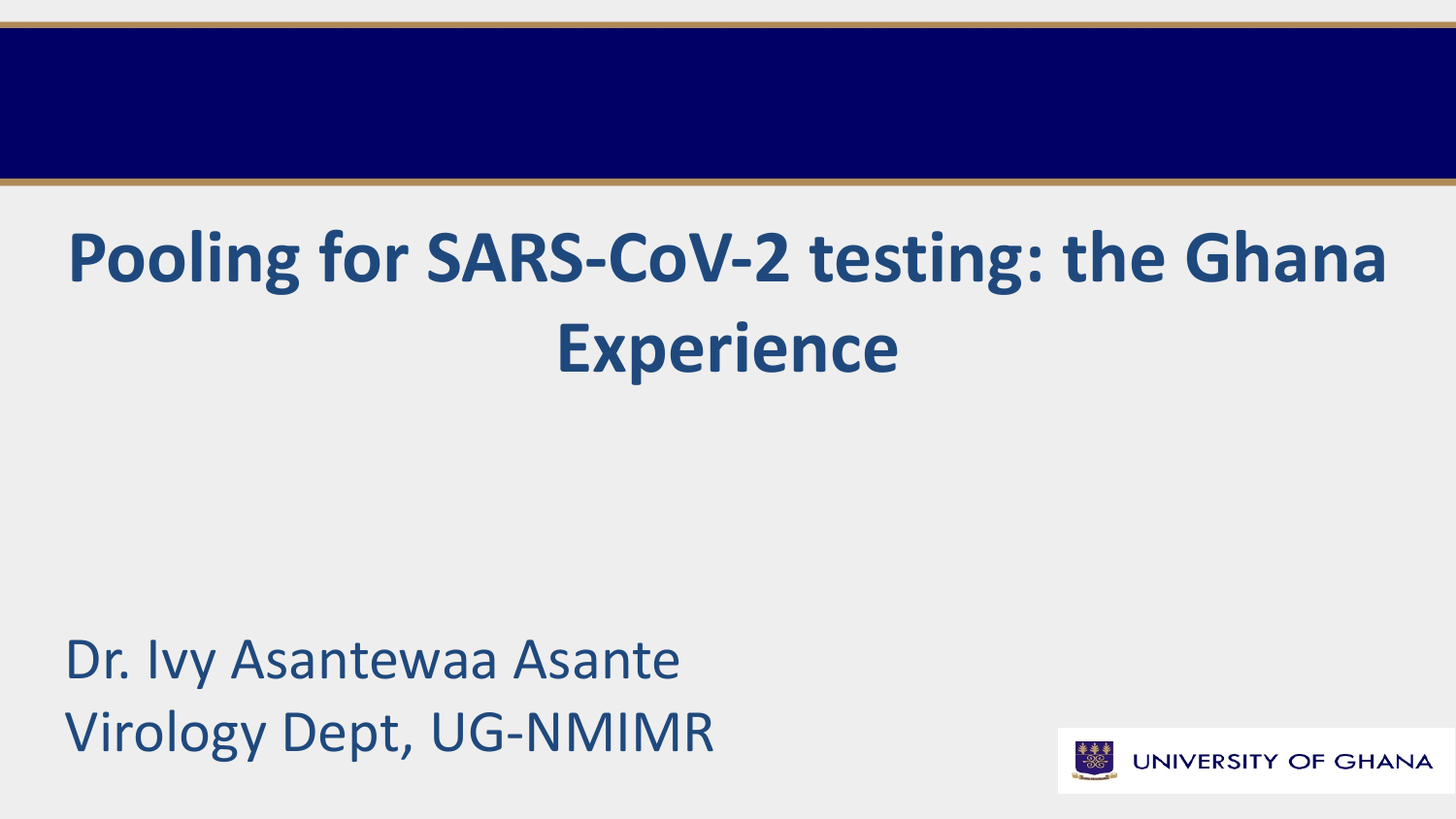# Ghana's experience with 'pooling'

#### **Why we decided to 'pool'**

- 1. We were going to be receiving in excess of 3,000 samples/day
- 2. Save reagents and be able to have results in realistic time
- 3. Our prevalence was low (<2%), this means that after testing 100 samples, we will get about 1 being positive

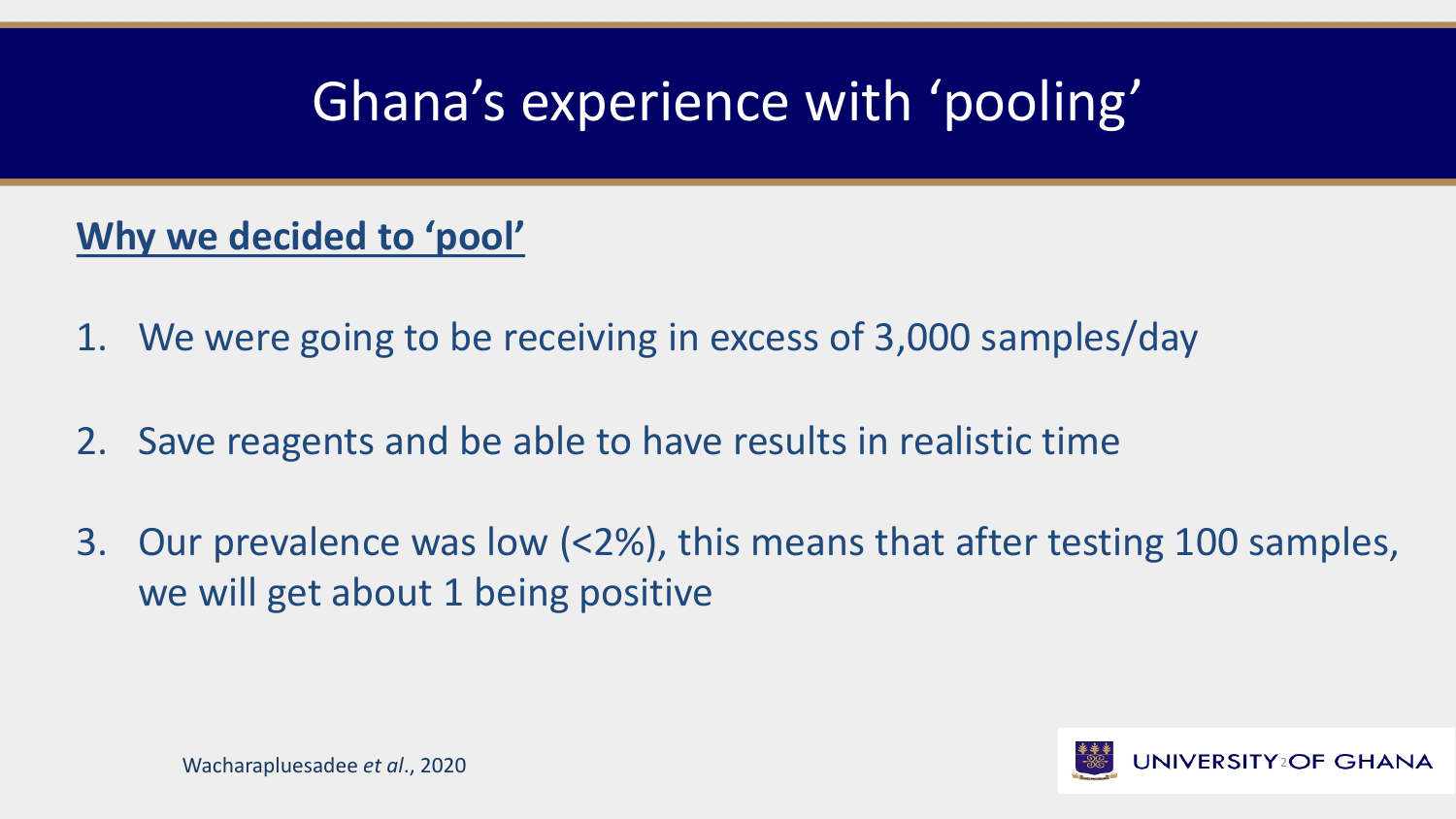# 'Pooling' is not a new method

 $\dots$ **Troop education and avian influenza surveillance in military barracks in** Ghana, 2011 (Odoom *et al*., BMC Public Health, 2012)

**V**Authors sampled a total of 680 birds from 102 households.

**VA total of 824 samples (tracheal and cloacal swabs) were pooled into 94** pools and tested for the presence of influenza virus. All pools were negative for influenza virus.

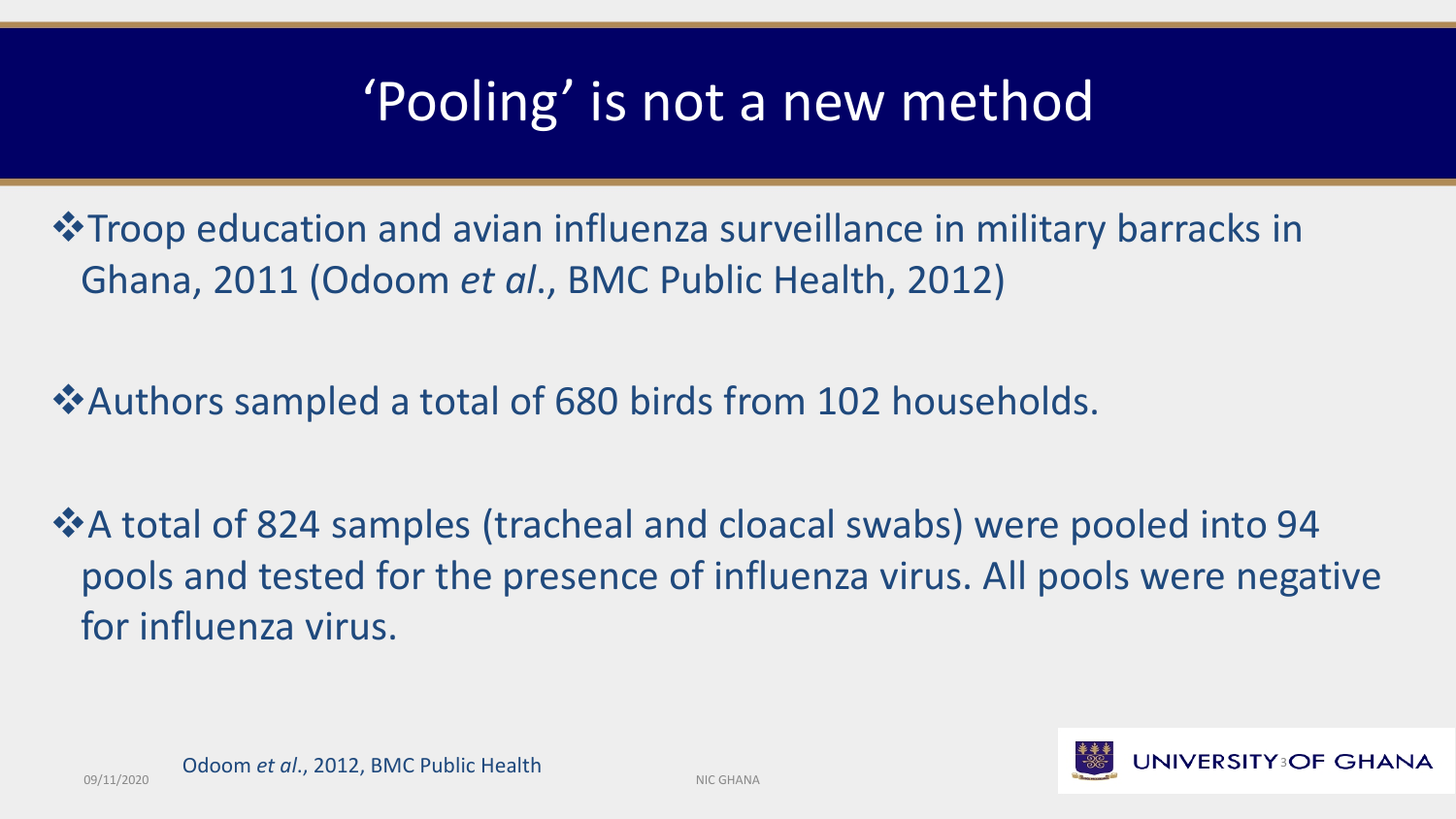# Validation of 'pooling' at NMIMR

| Pool 1                                                                                                              |                         |                            | Pool 2           |                         |                            |  |
|---------------------------------------------------------------------------------------------------------------------|-------------------------|----------------------------|------------------|-------------------------|----------------------------|--|
| <b>Sample ID</b>                                                                                                    | <b>Previous results</b> | Results after<br>unpooling | <b>Sample ID</b> | <b>Previous results</b> | Results after<br>unpooling |  |
| nCoV-Ct-153                                                                                                         | <b>Negative</b>         | <b>Negative</b>            | nCoV-Ct-16       | <b>Negative</b>         | <b>Negative</b>            |  |
| nCoV-Ct-154                                                                                                         | <b>Negative</b>         | <b>Negative</b>            | nCoV-Ct-17       | <b>Negative</b>         | <b>Negative</b>            |  |
| nCoV-Ct-155                                                                                                         | <b>Negative</b>         | <b>Negative</b>            | nCoV-Ct-18       | <b>Negative</b>         | <b>Negative</b>            |  |
| nCoV-Ct-156                                                                                                         | <b>Negative</b>         | <b>Negative</b>            | nCoV-Ct-19       | <b>Negative</b>         | <b>Negative</b>            |  |
| nCoV-Ct-157                                                                                                         | <b>Negative</b>         | <b>Negative</b>            | nCoV-Ct-20       | <b>Negative</b>         | <b>Negative</b>            |  |
| nCoV-Ct-158                                                                                                         | <b>Negative</b>         | <b>Negative</b>            | nCoV-Ct-21       | <b>Negative</b>         | <b>Negative</b>            |  |
| nCoV-Ct-159                                                                                                         | <b>Negative</b>         | <b>Negative</b>            | nCoV-Ct-22       | <b>Negative</b>         | <b>Negative</b>            |  |
| nCoV-Ct-160 (pos)                                                                                                   | *29.28; **31.09         | *32.06; **36.13            | nCoV-Ct-23       | <b>Negative</b>         | <b>Negative</b>            |  |
| nCoV-Ct-161                                                                                                         | <b>Negative</b>         | <b>Negative</b>            | nCoV-Ct-24 (pos) | $*24.21; **27.56$       | $*26.83; **31.85$          |  |
| nCoV-Ct-162                                                                                                         | <b>Negative</b>         | <b>Negative</b>            | nCoV-Ct-25       | <b>Negative</b>         | <b>Negative</b>            |  |
| Key: * Cycle threshold values for Open Reading Frame (ORF) 1ab; ** Cycle threshold values for Nucleocapsid (N) gene |                         |                            |                  |                         |                            |  |

**Asante** *et al.***, 2020; submitted to the GMJ** NIC GHANA

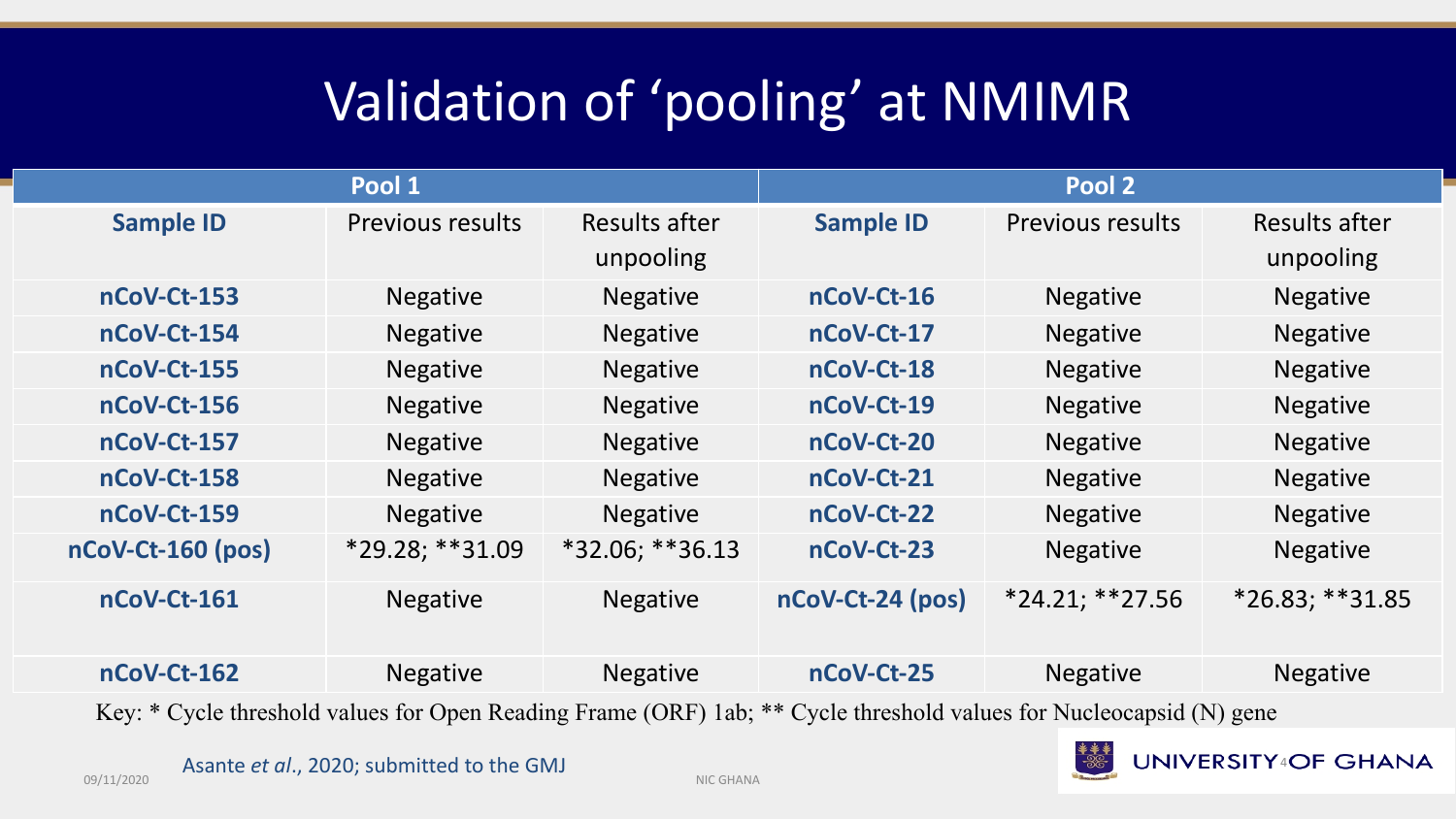# Volumes of samples 'pooled'

| <b>RNA Extraction Kit</b>                             | <b>Volume of sample</b><br>in a pool $(\mu L)$ | <b>Total volume of</b><br>sample/pool (µL) |
|-------------------------------------------------------|------------------------------------------------|--------------------------------------------|
| <b>QIAamp Viral RNA Minikit</b>                       | 14                                             | 140                                        |
| <b>Beaver Nucleic Acid Extraction kit</b>             | 20                                             | 200                                        |
| Zymo Quick-RNA Miniprep kit                           | 25                                             | 250                                        |
| <b>RNeasy kit</b>                                     | 14                                             | 140                                        |
| <b>DAAN Gene RNA Extraction kit</b>                   | 20                                             | 200                                        |
| <b>Viral Nucleic Acid Extraction kit II (Geneaid)</b> | 20                                             | 200                                        |
| <b>NX-48S Viral RNA Extraction kit (Genolution)</b>   | 20                                             | 200                                        |

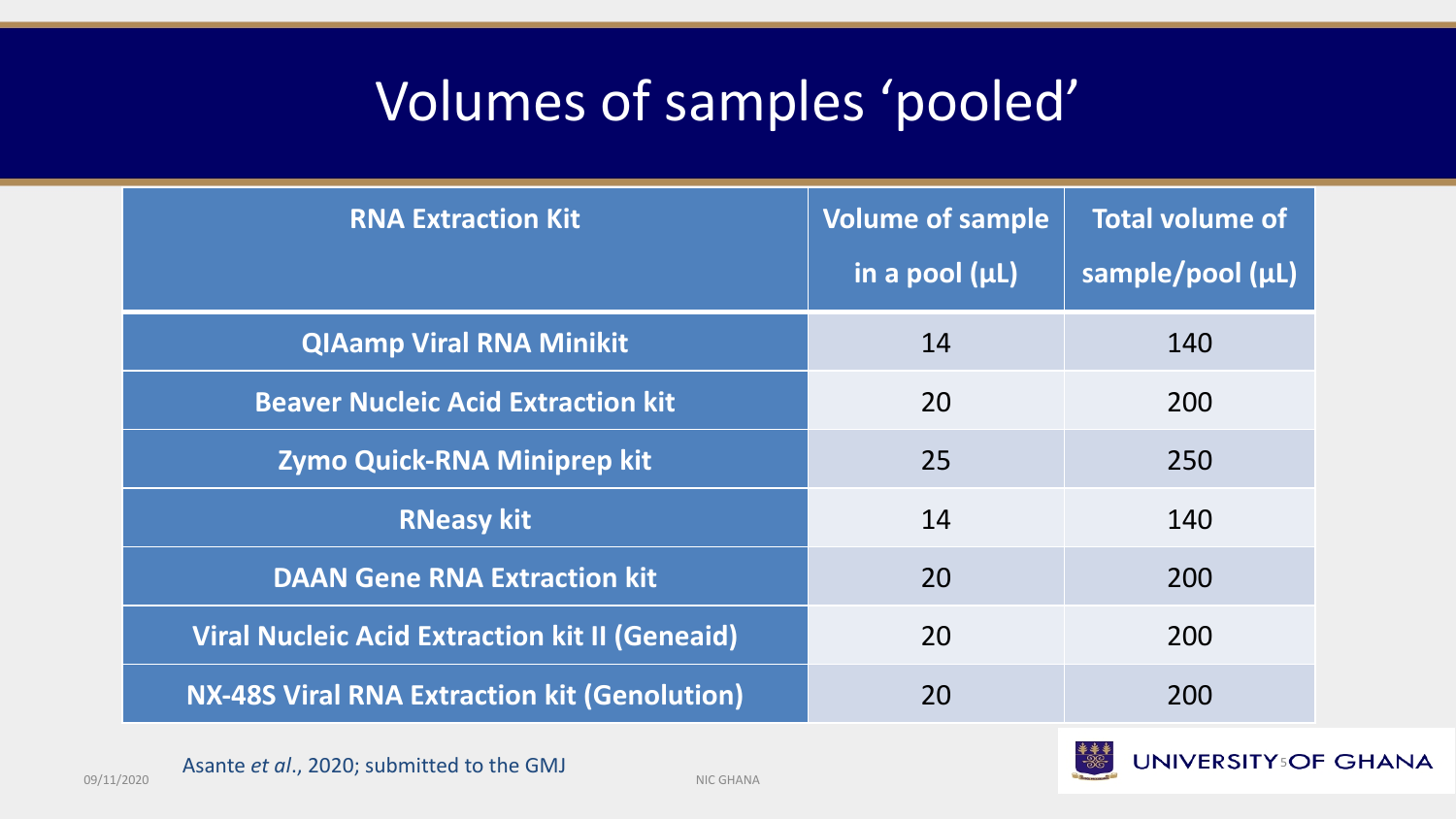### What was done in Ghana?

#### We 'pooled' 5/10 samples together to make one sample



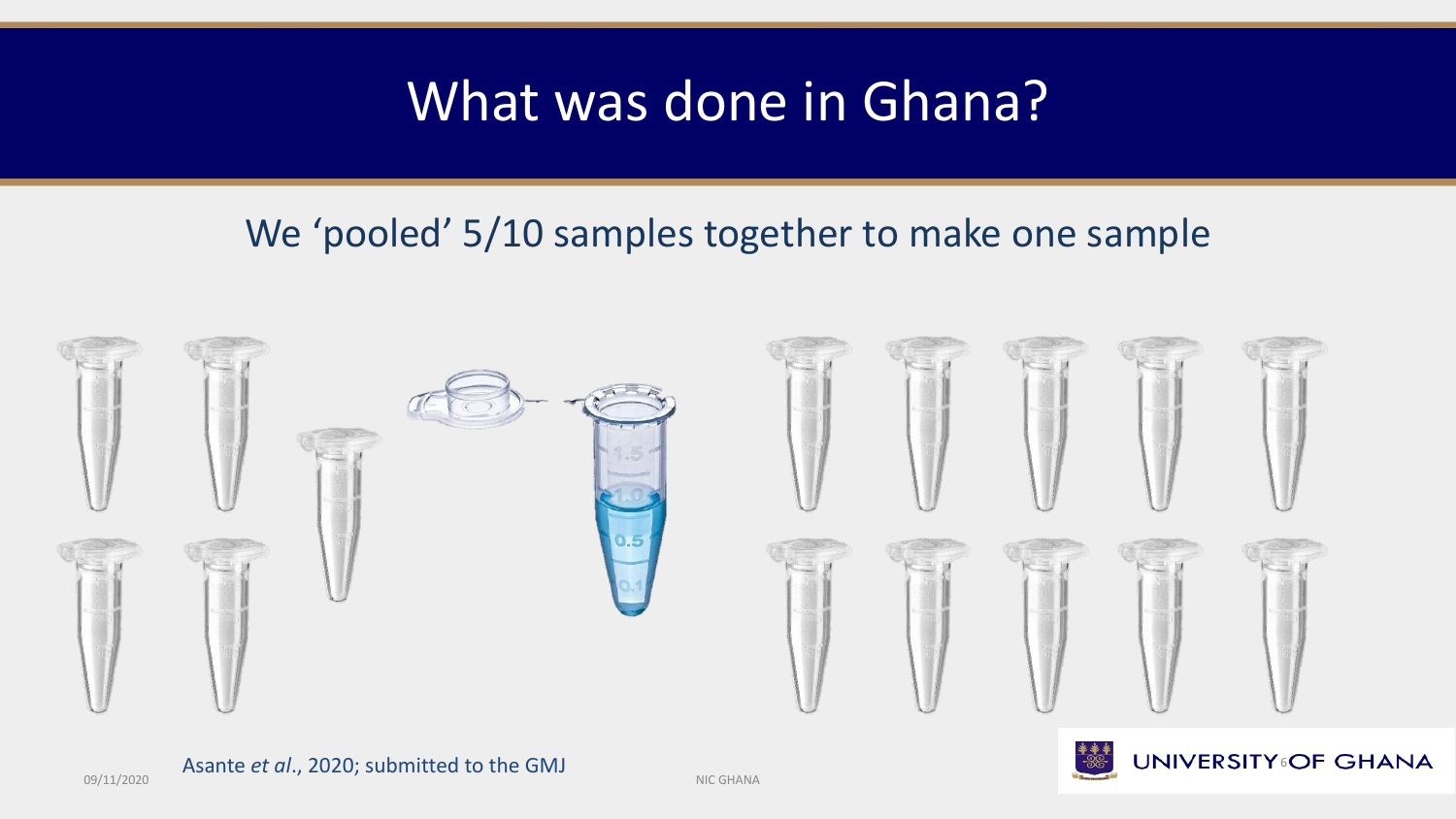### What was done in Ghana



RNA extraction

5/10 samples combined as one sample, mix very well (vortex)





Real time PCR

Positive pools are 'unpooled' (samples are tested individually)



Asante *et al*., 2020; submitted to the GMJ

09/11/2020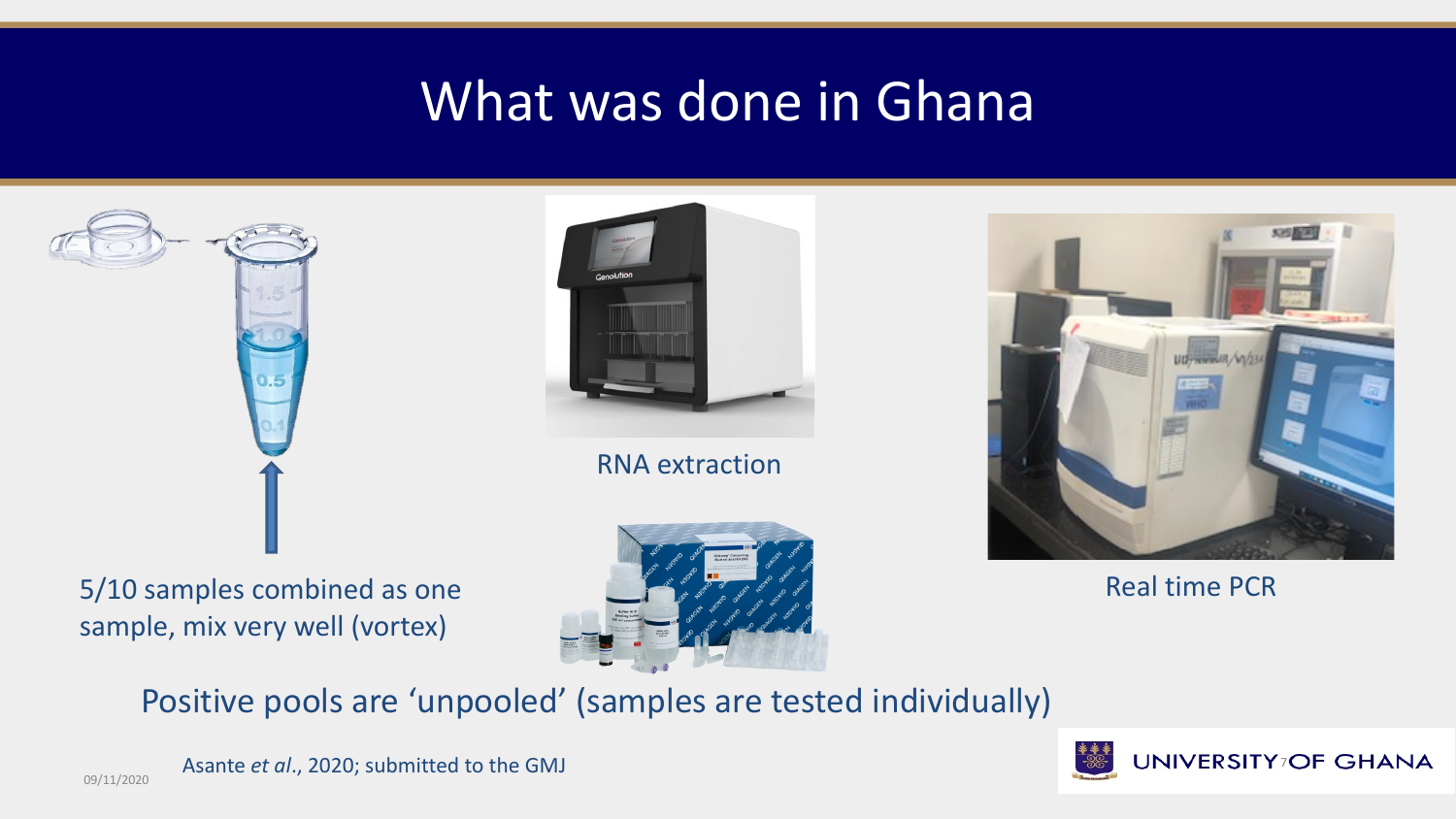# Which labs were pooling….



All labs doing COVID-19 testing in Ghana; including peripheral labs

NMIMR (main lab that started pooling) KCCR (main lab) UHAS (peripeheral lab) NPHRL (peripeheral lab) VSD/PHRL Tamale (peripeheral lab) VSD Accra (peripeheral lab)

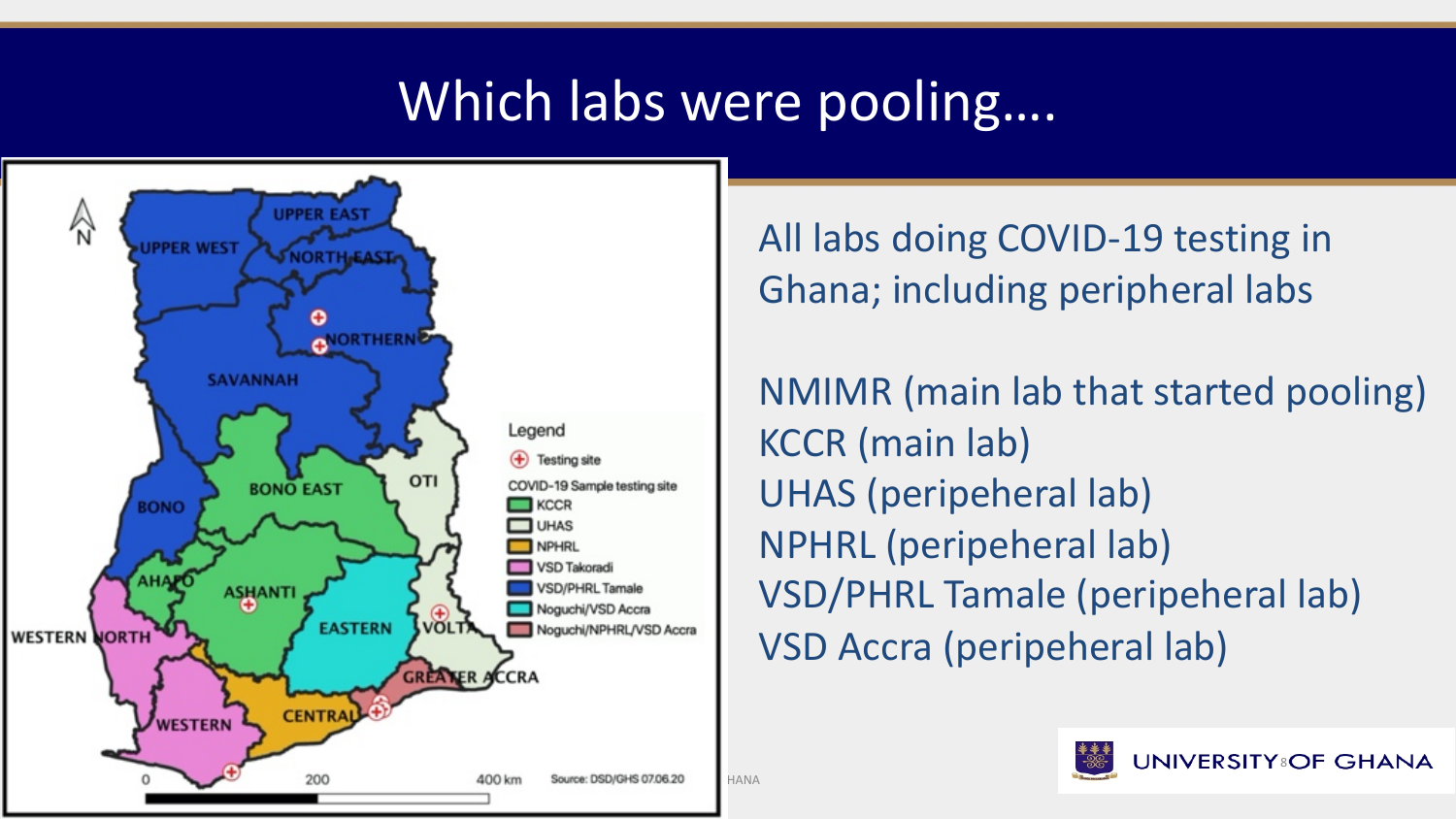# Why we stopped 'pooling'

**Vour prevalence increased (from <2% to approximately 10%), number of** positive samples per number of tests started increasing

**V** Number of positive pools increased and we were dissolving a lot of pools (80 out of 92 pools tested; 87% of pools)

**V**When 50% of pools are positive; consider not pooling

**Example Results were delaying because we had to dissolve a large number of pools**